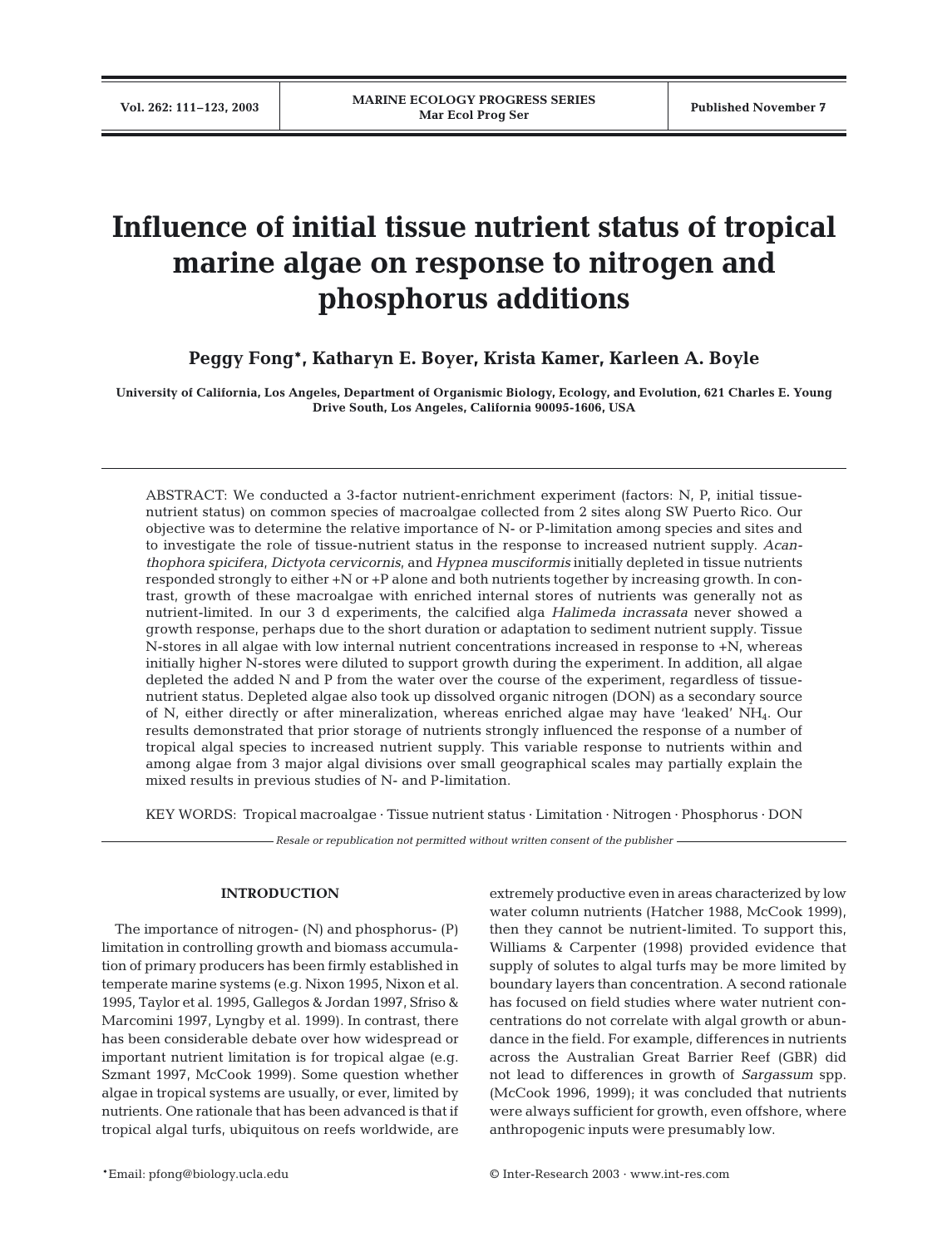Experimental studies of nutrient limitation of tropical algae have had mixed results. In a large-scale field experiment in Australia, turf algae were thought to be nutrient-replete when no measurable increases in photosynthesis or growth rate were found with longterm nutrient additions (Larkum & Koop 1997, Koop et al. 2001). Populations of *Caulerpa taxifolia*, a seaweed that successfully invaded and proliferated in the Mediterranean, were nutrient-sufficient and did not respond to nutrient enrichment during most seasons (Delgado et al. 1996). In contrast, nutrients stimulated growth of *Sargassum* spp. from the GBR (Schaffelke & Klumpp 1997, 1998a,b) as well as *Dictyota divaricata, Gracilaria tikvahiae*, and *Acanthophora spicifera* from Caribbean and Florida reefs (Lapointe 1987, 1989, Lapointe et al. 1987). Mixed results were documented for different algal species within one study; Lapointe (1997) found photosynthesis of 2 dominant species of macroalgae *(Chaetomorpha linum* and *Codium isthmocladum)* in Jamaica and Florida was nutrient-limited, whereas 3 other species *(Halimeda opuntia*, *Lobophora variegata*, and *Sargassum polyceratium)* did not respond to increased nutrients. Because of these conflicting results, the importance of nutrient limitation for tropical algae is still controversial.

One possible explanation for the mixed results of nutrient-limitation experiments for macroalgae may be differences in initial tissue-nutrient status of algae that were not taken into consideration during experimental design. Tissue-nutrient status in algae is a function of nutrient history; algae subject to excessive or pulses of nutrients may store nutrients for future growth (Wheeler & North 1980, Lapointe & Duke 1984, Fong et al. 1994). Several investigators (e.g. Fujita 1985, McGlathery et al. 1996) found that tissue-nutrient status affected N-uptake rates of algae; algae with nutrient-enriched tissues always took up N more slowly than nutrient-depleted algae. Hanisak (1983) determined that internal nutrient concentration was positively associated with growth of macroalgae. These studies suggest that algae with higher internal nutrient content are less likely to be limited by external concentration of that nutrient.

Quantifying the relative roles of N- and P-limitation has become an important focus of tropical marine research in recent years. In contrast to temperate systems (Fujita et al. 1989, Thybo-Christesen et al. 1993, Rivers & Peckol 1995, Taylor et al. 1995, Gallegos et al. 1997, Sfriso & Marcomini 1997), several studies found P to limit productivity and growth more frequently than N in tropical systems (Lapointe 1987, 1989, Lapointe et al. 1992). However, these studies did find N to be important, at least seasonally. Others found stimulation by both N and P in summer for *Sargassum baccularia* from the GBR (Schaffelke & Klumpp 1998a)

and in winter for *Gracilaria tikvahiae* in the Florida Keys (Lapointe 1987). There are several possible explanations why there is high spatial and temporal variability in the relative importance of N- and P-limitation in tropical systems. The strength of P-limitation has been related to the amount of P-adsorbing carbonate in sediments (Lapointe et al. 1992, Delgado & Lapointe 1994, McGlathery et al. 1994) and the habitat or substrate type the alga occupied (Littler et al. 1988, Lapointe 1989). Others hypothesized that the relative importance of N- and P-limitation varies across a nutrient supply gradient, with N increasing in importance in more eutrophic systems (Delgado & Lapointe 1994, Downing et al. 1999). Two studies from Kaneohe Bay, Hawaii, an area with a history of nutrient enrichment, supported this hypothesis as they found N to be limiting to 9 of 10 species tested from across a broad range of functional forms of algae (Larned & Stimson 1997, Larned 1998).

Two indirect approaches have been used extensively to determine whether N and/or P limits productivity of marine macroalgae. In the first approach, N:P ratios of dissolved inorganic nutrients in the water column have been used as a measure of nutrient availability; water column N:P ratios are compared to nutrient requirements of algae to determine limitation (e.g. Redfield et al. 1963, Lapointe 1989, Duarte 1992, Wheeler & Björnsäter 1992). However, different species or functional forms of algae may require nutrients in differing proportions; one study found that one alga was limited by N and another by P when grown together in seawater of the same N:P ratio (Fong et al. 1994). In addition, water column measures provide only a snapshot in time and may not adequately characterize availability in many tropical areas where nutrients are supplied in pulses (McCook 1999). In the second approach, N:P ratios in algal tissue have been used to predict nutrient limitation (Lapointe et al. 1992, Wheeler & Björnsäter 1992). However, this method also has limitations, because differing uptake and storage capacities of algae may confound the relationship. For example, if both N and P are abundant in the water, and an alga has a greater uptake ability and storage capacity for N than P, then the resultant high tissue N:P ratio would indicate P-limitation when limitation by nutrients was not occurring. Sfriso (1995) suggested that either N or P could be considered limiting to a single algal species in the lagoon of Venice, depending on what measure of limitation was used (tissue N content vs water column nutrients).

A third approach that has been used to determine N- or P-limitation is factorial enrichment experiments adding N and P alone and in combination, and quantifying response variables such as photosynthesis, growth, and changes in tissue and water column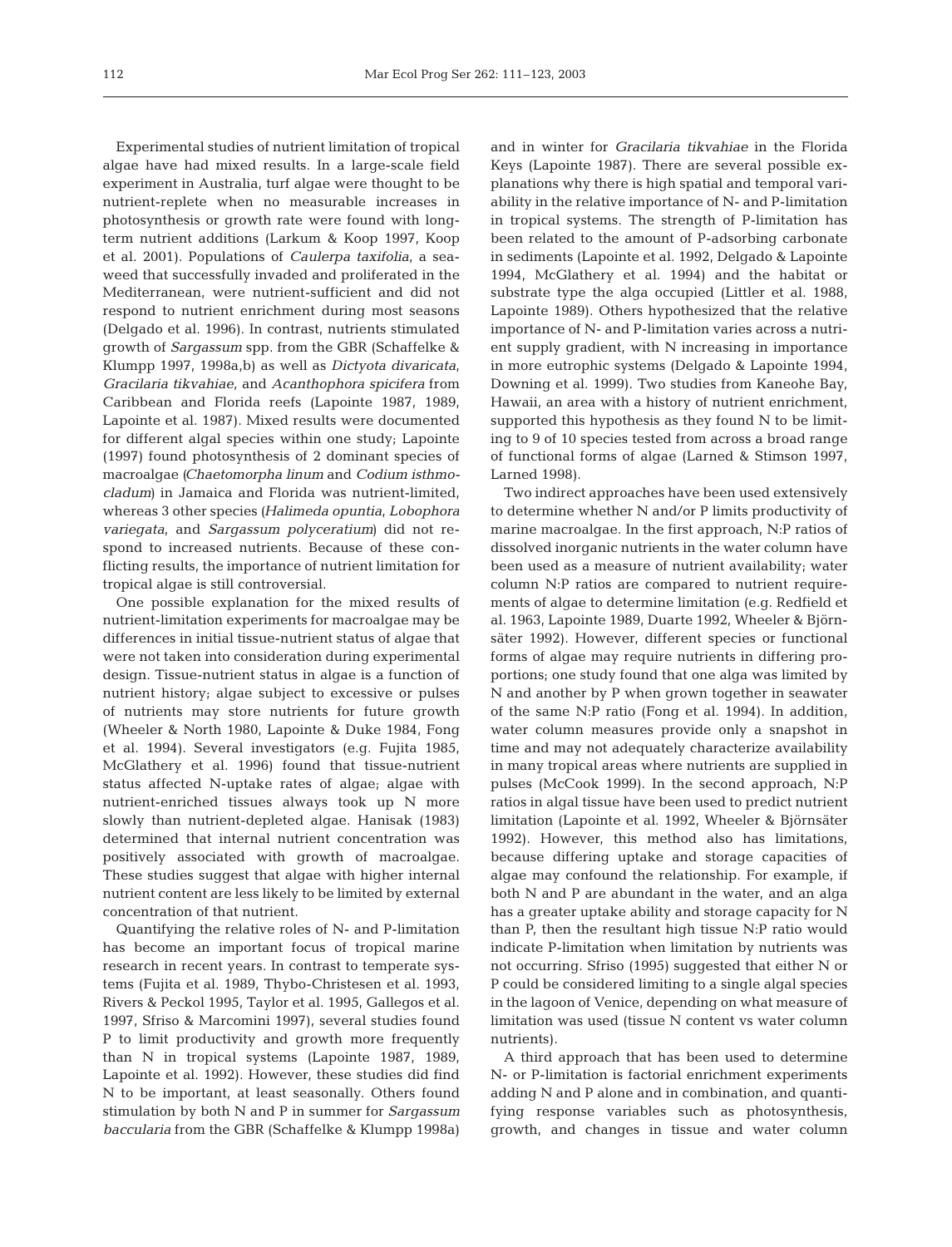N- and P-content (e.g. Lapointe 1987, 1989, Fong et al. 1993, Larned 1998). When addition of a nutrient increased photosynthesis or growth, it was considered to be limiting. The advantage of this experimental approach was that it provided direct rather than indirect evidence of limitation. In this study, we conducted a factorial nutrient enrichment experiment: (1) to test whether nutrients limited algal growth and tissue Nand P-content of several tropical algal species; (2) to determine the relative importance of N- or P-limitation; and (3) to investigate the role of algal tissuenutrient status on response of algae to enrichment.

# **MATERIALS AND METHODS**

We tested the effect of N and P addition  $(+N, +P)$  on several species of macroalgae from 2 sites on the SW coast of Puerto Rico. Earlier work showed that algae from these sites had very different tissue-nutrient status, and limited sediment and water sampling suggest these sites were subject to different patterns of nutrient supply (Fong et al. 2001). One site that was characterized by algae with enriched tissues was adjacent to sewage leach ponds for secondarily treated wastewater (Site 1: Fong et al. 2001). This site also had relatively enriched sediments for a tropical habitat with mean total N of  $0.24\%$  dry wt (SE = 0.02), total P of  $0.035\%$  dry wt (SE = 0.004), and extractable P (Olsen-P) of  $48.48$  ppm (SE = 5.20). One time sampling by Fong et al. (2001) also found the water column to be relatively enriched, with dissolved organic nitrogen (DON) of  $54.76 \mu M$  (SE = 2.38) and dissolved inorganic nitrogen (DIN) of  $15.00 \mu M$  (SE = 5.77). Longer-term studies found inorganic nutrients in the water column varied widely (J. Corredor, D. B. Ballantine pers. comm.), suggesting that nutrients may be supplied in pulses at this site. The second site was over 10 km upcurrent from the sewage ponds (Site 2). Fong et al. (2001) characterized the algae from this site as low or depleted in nutrients. They also found that sediment nutrients were far lower with sediment total N of  $0.06\%$  dry wt (SE = 0.00), sediment total P below the detection limit in all samples (<0.010% P), and Olsen-P of  $27.94$  ppm (SE = 12.52). One time sampling found the water column to be less nutrient-enriched than Site 1; water column DON was  $42.86 \mu M$  (SE = 18.90) and DIN was  $3.93 \mu M$  (SE = 0.36) (Fong et al. 2001).

We conducted a 3-factor experiment (factors: N, P, initial tissue-nutrient status) for each of 3 species of macroalgae. N and P were added in a  $2 \times 2$  factorial design: no nutrient addition control (C), N-enriched  $(+N)$ , P- enriched  $(+P)$ , and N- and P-enriched  $(+N+P)$ . There were 2 levels of initial algal tissue-nutrient status, enriched and depleted, corresponding to algae

collected from Sites 1 and 2 described above. Replication of experimental units was 5-fold for each treatment. Each replicate experimental unit consisted of a given mass (see below) of 1 species of algae in the appropriate treatment solution.

Three species of algae from each site were used in this experiment: *Acanthophora spicifera*, *Dictyota cervicornis*, and *Halimeda incrassata*. We also used *Hypnea musciformis* from the depleted tissue-nutrient site, but not the enriched, as it was not in sufficient abundance at that site. Thus, the *H. musciformis* portion of the experiment was a 2-factorial experiment (factors: N, P). These algae were common members of the benthic shallow-water community, represented 3 major divisions of marine macroalgae (Rhodophyta, Phaeophyta, and Chlorophyta), and 3 of 4 have been documented to form nuisance blooms in tropical systems. *A. spicifera* and *H. musciformis* are coarsely branched pseudoparenchymatous, corticated algae in the Division Rhodophyta. *H. musciformis* formed nuisance blooms in Hawaiian reefs (P. F. unpubl. data). *A. spicifera* is widespread, occasionally forming dense mats on reefs and seagrass beds in Puerto Rico (P. F. pers. obs.). *D. cervicornis* is a dichotomously branched brown alga with a sheet-like morphology (sensu Litter & Litter 1980) 3 cell layers thick that often forms dense mats on coral reefs (Lirman & Biber 2000). All 3 of these algal species have relatively high surface area-to-volume ratios. In contrast, *H. incrassata* is a rhizophytic alga in Division Chlorophyta; the thallus is composed of a single cell arranged into thick, heavily calcified segments and a bulbous holdfast that allows access to sediment nutrients. This alga has a relatively low surface area-to-volume ratio and, to our knowledge, is not associated with nuisance algal blooms. Hanisak et al. (1988) found that differences in surface area-to-volume ratios, even within a species, were important in explaining differences in net photosynthesis and growth.

Seawater and algae from each site were collected immediately prior to the initiation of the experiments on January 16, 1998. Control seawater was ambient water from each site at the time of collection, whereas nutrient addition treatments were made by adding  $NO<sub>3</sub>$  and  $PO<sub>4</sub>$  to batches of ambient seawater to achieve enrichment levels of approximately 20 µM N and  $2 \mu M$  P above ambient (see Table 1). NO<sub>3</sub> was used as the added source of inorganic N as water column sampling suggested that  $NH<sub>4</sub>$  is usually in low concentration. We did not compare initial concentrations of inorganic N or total P (TP) with 3-factor ANOVA as many of the unenriched treatments had values below detection limits. However, we did conduct a *t*-test comparing initial concentrations of  $NO<sub>3</sub>$  in water from both sites in all treatments where N was added (pooling +N and +N+P treatments) versus all treatments without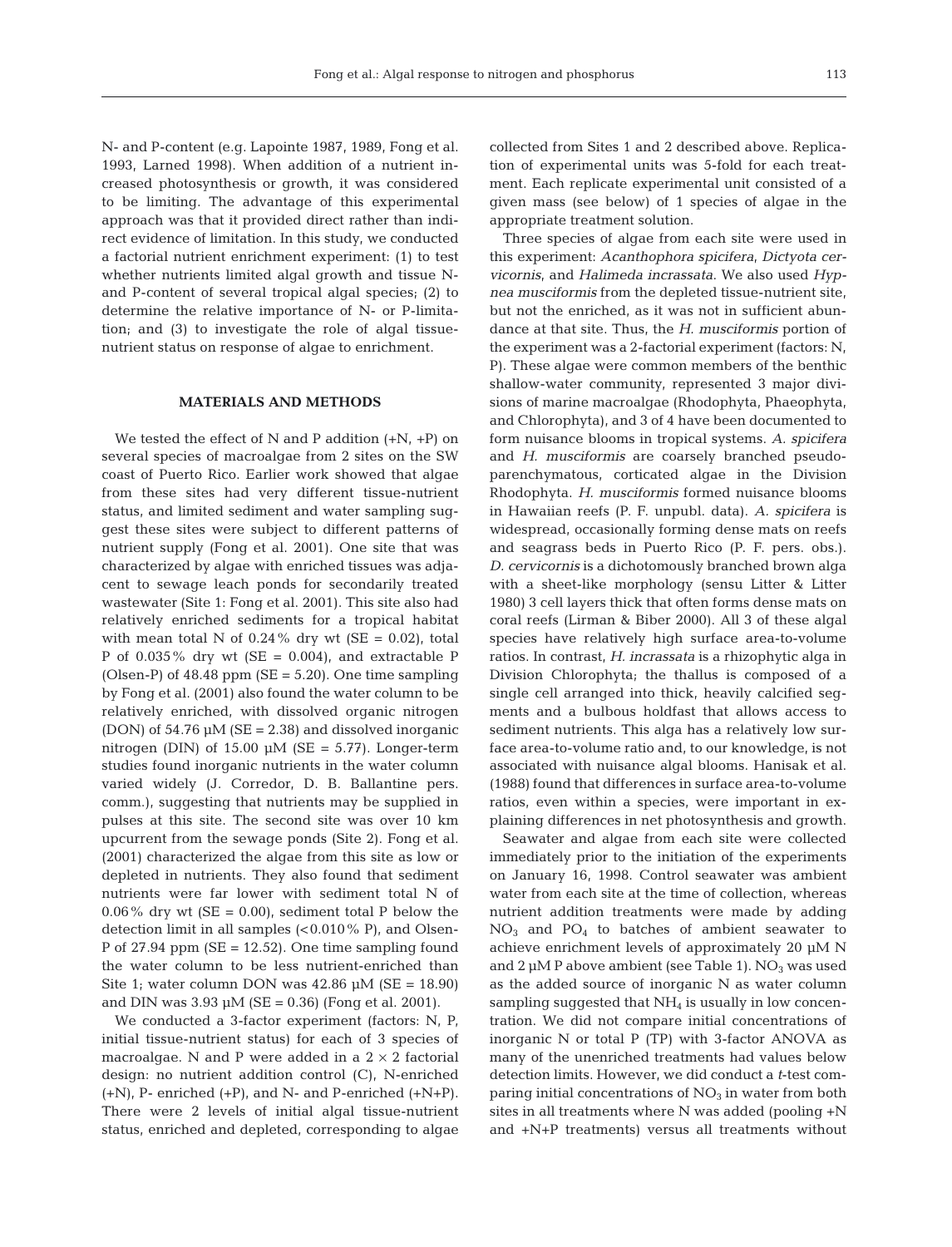Table 1. Initial nutrient levels  $(\mu M)$  in experiments. Initial solutions were prepared by adding nutrients to ambient seawater (Control) taken from each site. Numbers in parentheses are SEs of the mean. TP: total P; DON: dissolved organic N. For initial concentrations,  $n = 3$  except where the number in parentheses indicates n rather than SE. When n < 3, the other replicates were below detection limits (BDL). When  $n = 2$ , the average of the 2 values is given; when  $n = 1$ , the single value is reported. Detection limit for all forms of  $N = 3.57 \mu M$ , for  $p = 1.61 \mu M$ 

|                        | Control        | $+P$          | $+N$          | $+N+P$        |  |  |
|------------------------|----------------|---------------|---------------|---------------|--|--|
| Site 1: Enriched algae |                |               |               |               |  |  |
| NO <sub>3</sub>        | $3.93(n = 2)$  | $4.29(n = 2)$ | 24.52 (0.24)  | 25.48 (0.63)  |  |  |
| TP                     | $1.88$ (n = 2) | 4.06(0.65)    | $1.61 (n=1)$  | 3.96(0.09)    |  |  |
| <b>DON</b>             | 84.29 (28.37)  | 20.00(4.65)   | 35.72 (17.98) | 36.90 (11.36) |  |  |
| $NH_4$                 | $4.29(n = 1)$  | 6.19(0.24)    | <b>BDL</b>    | $3.57(n = 1)$ |  |  |
| Site 2: Depleted algae |                |               |               |               |  |  |
| NO <sub>3</sub>        | 4.29(0.41)     | $3.93(n = 2)$ | 16.62 (1.99)  | 17.00 (1.76)  |  |  |
| TP                     | $1.72(n = 2)$  | 3.54(0.10)    | $1.72(n = 2)$ | 3.75(0.18)    |  |  |
| <b>DON</b>             | 50.00 (25.08)  | 26.19 (4.76)  | 42.86 (10.91) | 35.71 (14.29) |  |  |
| NH <sub>4</sub>        | <b>BDL</b>     | <b>BDL</b>    | <b>BDL</b>    | <b>BDL</b>    |  |  |
|                        |                |               |               |               |  |  |

+N (pooling C and +P treatments). Similarly, we conducted another *t*-test comparing total P in the water for treatments with and without added P.  $NO<sub>3</sub>$  concentration in the water where  $NO<sub>3</sub>$  was added was significantly greater than in unenriched treatments  $(p \lt p)$ 0.0001), and total P was greater in P-enriched treatments ( $p < 0.0001$ ). Thus, our nutrient additions were effective in enriching the water.  $NH<sub>4</sub>$  was unaffected by nutrient enrichment; NH4 was below detection limits in all of the samples from Site 2 and in 7 of 12 of the samples from Site 1 (Table 1). A 3-factor ANOVA (factors:  $+N$ ,  $+P$ , Site) was used to detect any initial differences in DON among treatments. Initial concentrations of DON ranged widely (20 to 85 µM), but did not vary significantly among treatments.

Macroalgae from both sites were collected on the same day and sorted and rinsed in seawater from the appropriate site to remove sediments and inverte-

brates. As in Fong et al. (2001), both *Acanthophora spicifera* and *Dictyota cervicornis* had significantly higher initial tissue N- and P-content (Table 2) in samples collected from Site  $1$  (n = 5 for all *t*-tests: p = 0.0006 for N and 0.0002 for P in *D. cervicornis*;  $p = 0.0001$  for N and 0.0034 for P in *A. spicifera*). In contrast to the other species, tissue N- and P-content of *Halimeda incrassata* was lower in algal tissue collected from Site 1 than Site 2 (n = 5 for both *t*-tests:  $p = 0.0001$  for N; 0.040 for P). It was expected that *H. incrassata* would have the lowest N- and P-content (as % dry wt) because it is heavily calcified with a large  $%$  of dry wt as  $CaCO<sub>3</sub>$ . It is also a rhizophytic alga; for this experiment. we only used the aboveground, nonrhizoidal portions of the algal thallus. It is possible that, as a rhizophytic alga, *H. incrassata* had access to sources of nutrients not available to other algae, and therefore did not store nutrients in proportion to nutrient history of the collection site. Another possibility is that *H. incrassata* was more heavily calcified at Site 1 compared to Site 2, reducing the % dry wt of nutrients, while not necessarily changing the amount of nutrients available for growth. However, we did not quantify calcification. *Hypnea musciformis* was abundant enough to collect only at Site 2.

Experimental units were plastic jars containing 300 ml of treatment seawater and 2 g wet wt of algae. To measure

biomass, algal thalli were placed in mesh bags, spun for 1 min in a salad spinner to remove excess water, and weighed. The 2 g algal mass used in each experimental unit was taken from a single algal thallus trimmed to the correct size. Care was taken to include several apical growing tips in each unit. Each algal sample was placed into the appropriate seawater solution, and the jars were placed in a random array in an outdoor flowthrough water table to maintain ambient temperature. Because experimental units were static and not flowthrough, this experiment should be considered a 'bioassay', or a simple attempt to determine whether N or P is limiting, rather than an attempt to model the response of algae in the field. Thus, growth rates and algal tissue N- and P-contents can be compared within the experiment, but should not be extrapolated to natural systems. Jars were screened to reduce ambient light by approximately 30%. The experiment lasted 3 d.

Table 2. Mean initial tissue nutrients as % dry wt and as total N mass in algal tissue per experimental unit. Numbers in parentheses are SE of the mean,  $n = 5$ 

|                        | <b>Tissue N</b><br>$(\%$ dry wt) | <b>Tissue P</b><br>$(\%$ dry wt) | Mass N<br>(total mg in<br>tissue) | Mass P<br>(total mg in<br>tissue) |
|------------------------|----------------------------------|----------------------------------|-----------------------------------|-----------------------------------|
| Site 1: Enriched algae |                                  |                                  |                                   |                                   |
| Acanthophora spicifera | 2.134 (0.108)                    | 0.088(0.012)                     | 4.27(0.22)                        | 0.18(0.03)                        |
| Dictyota cervicornis   | 1.480 (0.065)                    | 0.066(0.004)                     | 2.85(0.08)                        | 0.13(0.01)                        |
| Halimeda incrassata    | 0.619(0.022)                     | 0.024(0.002)                     | 1.24(0.04)                        | 0.05(0.01)                        |
| Site 2: Depleted algae |                                  |                                  |                                   |                                   |
| Acanthophora spicifera | 1.048 (0.038)                    | 0.040(0.003)                     | 2.10(0.08)                        | 0.07(0.01)                        |
| Dictyota cervicornis   | 1.119 (0.040)                    | 0.040(0.000)                     | 2.24(0.08)                        | 0.08(0.00)                        |
| Halimeda incrassata    | 1.011 (0.028)                    | 0.030(0.000)                     | 2.02(0.06)                        | 0.06(0.00)                        |
| Hypnea musciformis     | 0.93(0.07)                       | 0.050(0.014)                     | 1.90(0.03)                        | 0.09(0.00)                        |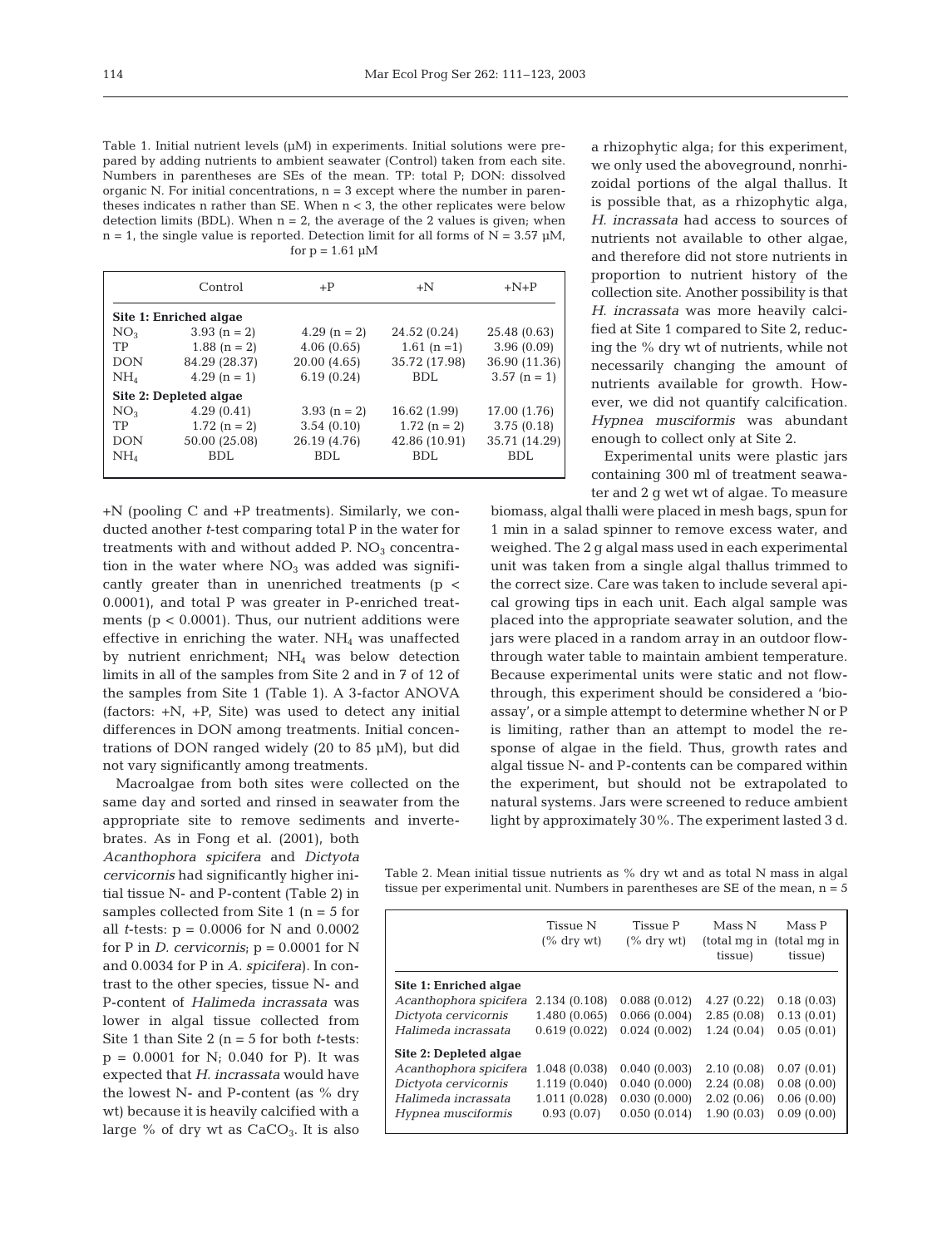Algal biomass and tissue nutrients were measured at the conclusion of the experiment. Biomass (wet wt) was determined as above and percentage change in biomass calculated. Algal samples were then briefly rinsed in distilled water to remove salts and dried at 60°C to a constant weight. Samples were ground with a mortar and pestle and analyzed for tissue N- and Pcontent (% dry wt) at the Division of Agriculture and Natural Resources (DANR) Analytical Laboratory at the University of California, Davis, using standard methods. The method for total N quantitatively determines the amount of N in all forms  $(NH<sub>4</sub>, NO<sub>3</sub>, protein)$ and heterocyclic N bound in a carbon ring) using an induction furnace and a thermal conductivity detector (Sweeney 1989). The method for total P quantitatively determines the concentration of P utilizing a nitric acid/hydrogen peroxide microwave digestion (Johnson & Ulrich 1959) and inductively coupled plasma atomic emission spectrometry (ICP-AES; Franson 1985). In general, all algae, except for *Halimeda incrassata*, dried to about 10% of wet wt. Thus, there was very little dried tissue. When amount of dried tissue was limiting, we chose *a priori* to prioritize measures of tissue N. Algal biomass in each independent experimental unit was insufficient to allow analysis of tissue P for any species except for *H. incrassata*.

We reported tissue nutrients as a % change from initial concentration:  $100 \times ($ final % dry wt – initial % dry wt) / initial % dry wt. We also calculated the total N or P mass contained within all algal tissue in each experimental unit at the end of the experiment (% dry wt N or  $P / 100 \times mg$  total dry wt of algae). We use both measures of tissue nutrients in order to be able to compare N-content of algae with different amounts of growth over the course of the experiment. Growth dilutes concentration, therefore assessing total mass in the tissue is a measure of accumulation.

Water from each experimental unit was filtered through a Whatman GF/C glass fiber filter, frozen immediately, then analyzed for DON,  $NH<sub>4</sub>$ , NO<sub>3</sub>, and TP by DANR. DON was measured by quantifying dissolved total Kjeldahl N (TKN) and subtracting  $NH<sub>4</sub>$ concentration. The TKN method is based on the wet oxidation of N using sulfuric acid and a digestion catalyst. The procedure does not digest N from oxidized forms such as  $NO_3$  and  $NO_2$ .  $NH_4$  and  $NO_3$  are measured by the diffusion–conductivity method as described by Carlson (1978). TP in seawater is measured following methods for algal material (above). These automated methods have detection limits of 3.57 µM for all forms of N and 1.61 µM for P. These are relatively high for tropical water samples. However, the expense of methods using lower detection limits prohibited their use for this project. Thus, much of the water nutrient data was below detection limits.

All data were tested for normality and homogeneity of variance to ensure that they conformed to assumptions of ANOVA; no transformations were necessary. Algal biomass, tissue-nutrient concentration as % dry wt, and N and P mass in algal tissue were analyzed using 3-factor ANOVA (factors: +N, +P, initial tissuenutrient status) for *Acanthophora spicifera*, *Dictyota cervicornis*, and *Halimeda incrassata*. A 2-factor ANOVA (factors: +N, +P) was conducted on all response variables for *Hypnea musciformis*. Due to low sample sizes associated with detection limits, initial and final water samples with measurable concentrations of DON, NH4, NO3, and TP were compared with *t*-tests to determine changes during the course of the experiment. Separate comparisons were made for water  $NO<sub>3</sub>$ and TP in enriched and unenriched treatments due to the large differences among initial means. Therefore, for  $NO<sub>3</sub>$ , we ran one *t*-test comparing final versus initial concentrations for pooled +N and +N+P treatments, and in another we compared control and +P. Similarly, for TP, we compared initial versus final for enriched (+P, +N+P) treatments in a separate *t*-test from unenriched (control, +N) treatments.

## **RESULTS**

#### *Acanthophora spicifera*

There were significant effects of +N and +P as well as initial tissue-nutrient status on the growth of *Acanthophora spicifera* (Fig. 1a,b). Growth was higher for algae from Site 2 compared to Site 1. Overall, growth of algae from both sites increased with addition of either N or P, resulting in no significant interactions among the factors. However, nutrient effects were not equal for algae from the 2 sites. For algae from Site 2, with tissues initially nutrient-depleted, addition of either N or P resulted in an increase in growth of 70 to 90% over control growth rates. *A. spicifera* from Site 1, with tissues initially nutrient-enriched, did not have the same magnitude of response to nutrient addition; whereas growth was doubled when P was added alone, increase in growth with +N-alone was only 30% over controls. For algae from both sites, the greatest growth rates occurred when both nutrients were added together; growth was 2 to 3 times higher than in controls when both nutrients were added together.

There was an interactive effect of +N and tissuenutrient status (Fig. 1c,d) on % change in tissue N concentration of *Acanthophora spicifera*. This interaction can be attributed to the differential effects of adding N to algae with different initial tissue-nutrient status (Table 2). Tissue N was greater than 2% dry wt initially, and decreased in all treatments from Site 1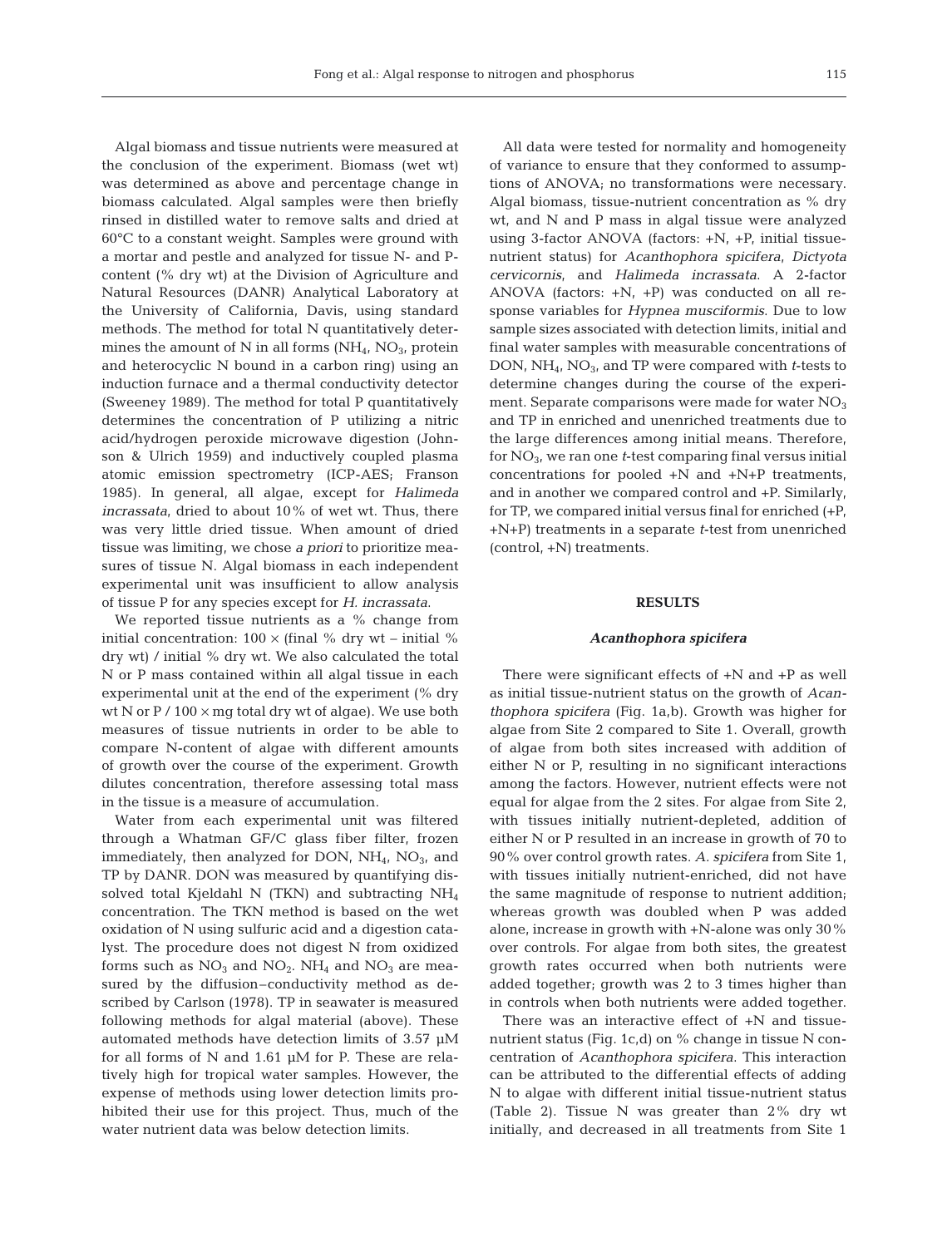regardless of nutrient addition due, at least partially, to growth diluting the N stored in the tissue. Patterns were very different in *A. spicifera* from Site 2. Initial tissue N was just over 1% of the dry wt (Table 2), and increased in all treatments except for the control, resulting in interaction. There was also a significant interaction between +N and +P (Fig. 1c,d). Addition of N alone (+N) algae from Site 2 resulted in more than a 12% increase in N in the algal tissue in 3 d. However, when N and P were added together, the concentration of N in the tissue was less than when N was added alone, causing the significant interaction. This may also be attributed to greater growth in the  $+N+P$ treatment diluting tissue N concentration.

There was an interaction between +P and tissuenutrient status on the N mass contained in *Acanthophora spicifera* tissue (Fig. 1e,f). Initial N mass in *A.*





*spicifera* tissue from Site 1 was 4.27 mg (Table 2), and remained the same or decreased slightly in all experimental units except for those where both N and P were added. For algae from Site 2, mean N mass in algal tissue in each experimental unit initially was 2.10 mg (Table 2); over the 3 d experiment, N mass in algae increased in all treatments. N mass was greater than 2.50 mg in all treatments where nutrients were added.

Over the course of the experiment,  $NO<sub>3</sub>$  in water was reduced below the detection limit in all but 10 of the 40 experimental units with *Acanthophora spicifera*, regardless of  $NO<sub>3</sub>$  addition (Table 3). In the samples above detection limits, initial  $NO<sub>3</sub>$  concentrations were reduced by 75% during the experiment in enriched treatments ( $t$ -test:  $p < 0.0001$ ), but did not change in units not enriched with  $NO<sub>3</sub>$  (*t*-test:  $p = 0.6091$ ). At the

> end of the experiment, TP was below the detection limit in 15 of 40 experimental units. Final concentration of TP in +P treatments with measurable nutrients was lower than initial concentration (*t*test:  $p < 0.0001$ ); TP was reduced to  $45\%$ of initial values. TP was unchanged in treatments not enriched in  $P$  (*t*-test:  $p =$ 0.3375). There was a significant reduction (58%) in DON during the experiment  $(t$ -test:  $p < 0.0001$ ), perhaps due to mineralization and/or uptake by algae. At the end of the experiment,  $NH<sub>4</sub>$  was below the detection limit in 26 of 40 experimental units, or 65% compared to 70% initially; there was no difference in mean NH4 concentration between initial and final values of remaining samples *(t*-test: p = 0.3779).

#### *Dictyota cervicornis*

There were significant effects of +N and initial tissue-nutrient status on the growth of *Dictyota cervicornis*, whereas +P did not have a statistically significant effect at the  $\alpha = 0.05$  level (Fig. 2a,b). The growth response of algae from Site 2 (initially depleted tissue nutrients) was greater than from Site 1 (initially enriched tissues) across all treatments. While mean growth in control treatments with *D. cervicornis* from Site 1 was the same as from Site 2, growth in all nutrient addition treatments from Site 1 ranged from 4 to 12% and was highly variable. In contrast, growth of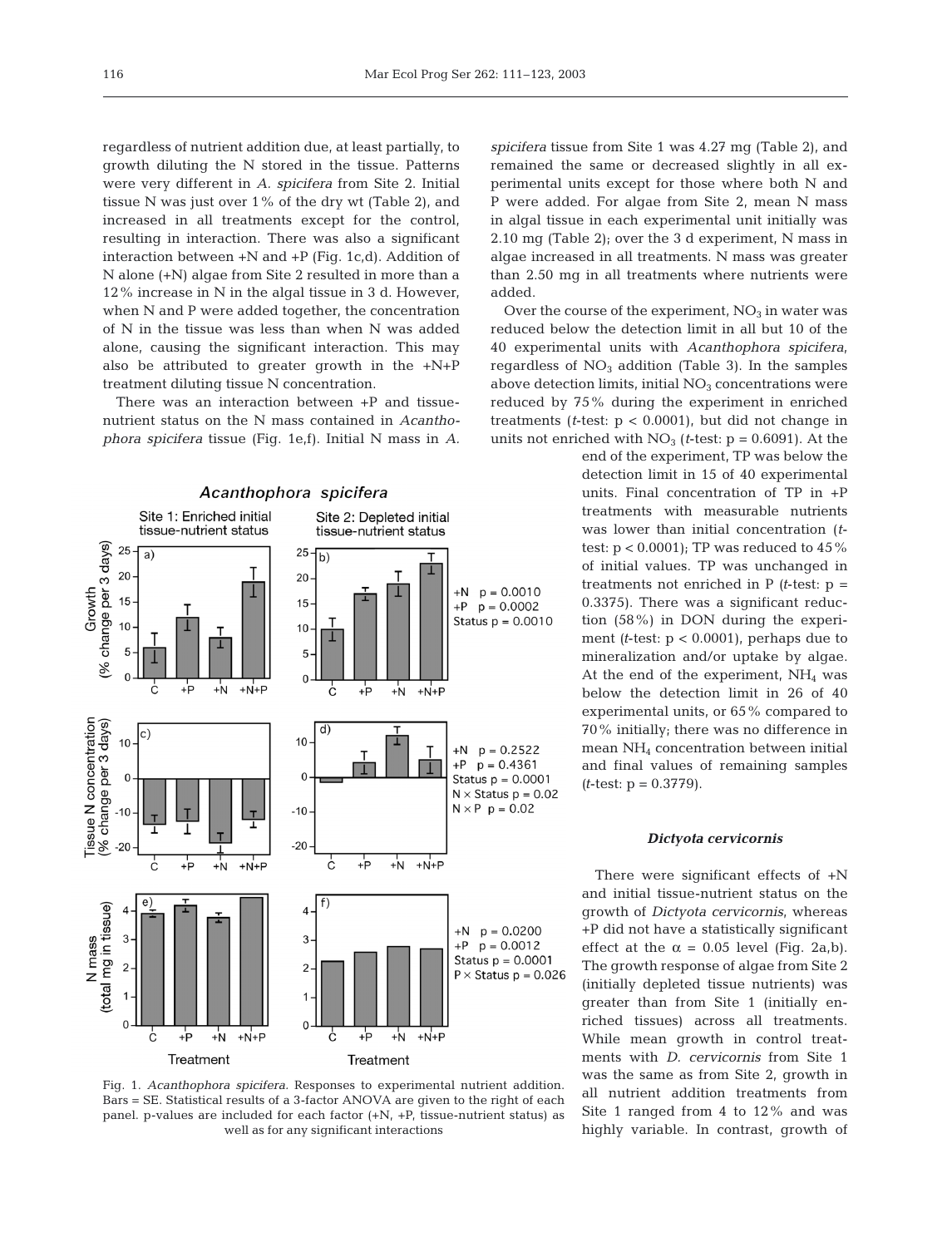algae from Site 2 increased by  $\sim 100\%$  when P or N were added alone, and further increased when both nutrients were added.

Overall patterns of change in N concentration in the tissue of *Dictyota cervicornis* were very similar to those of *Acanthophora spicifera* (Fig. 2c,d). There was an interaction between +P and initial tissue-nutrient status on the concentration of N in the tissue of *D. cervicornis*. Tissue N concentration decreased in all treatments from Site 1, where tissue-nutrient content was initially high (Table 2). Tissue concentrations of N were reduced up to 20% from initial values. Patterns

in tissue N concentration of algae from Site 2 were very different. Adding P reduced the concentration of N stored in tissue by almost  $6\%$ , probably because of the increased growth in this treatment. Mean Ncontent increased by 13% in the N-alone treatment, but was highly variable. +N+P did not result in an increase of tissue N, which may be partially attributed to dilution by the large amount of growth in this treatment.

Patterns in total N mass in the tissue of *Dictyota cervicornis* were very different from *Acanthophora spicifera*. There was an effect of +N, but no effect of either tissuenutrient status or +P on total N mass (Fig. 2e,f). These differences were due, in part, to the smaller differences among sites in N mass of *A. spicifera* and *D. cervicornis* initially (Table 2). Initial N mass was 2.85 mg in algae from Site 1 (Table 2), decreasing in all treatments but the +N+P during the experiment. In contrast, initial N mass in *D. cervicornis* tissue was 2.24 mg in algae from Site 2 and increased during the experiment in all treatments. Increases were greatest in the +N and +N+P treatment, resulting in the significant N effect.

Water column nutrients were also very low after 3 d with *Dictyota cervicornis* (Table 3), regardless of nutrient additions.  $NO<sub>3</sub>$  was below the detection limit in 31 of 40 experimental units. When the remaining final samples for  $NO<sub>3</sub>$ -enriched treatments were pooled and compared to  $NO<sub>3</sub>$ -enriched initial sam-

ples, there was significantly less  $NO<sub>3</sub>$  in final samples (mean  $[SE] = 20.91 \mu M$  [1.37] vs 4.29  $\mu$ M [0.39] for initial vs final; *t*-test: p < 0.0001). There were no differences between initial and final  $NO<sub>3</sub>$  concentrations for the treatments not enriched in  $NO_3$  (*t*-test:  $p =$ 0.8561). TP was below the detection limit in 11 of 40 units, and in the remaining was lower in final samples compared to initial in P-enriched treatments (mean  $[SE] = 2.02 \mu M [0.19]$  vs 3.58  $\mu M [0.19]$  for final vs initial; *t*-test: p < 0.0001). TP was not different between initial and final concentrations in the unenriched treatments (*t*-test: p = 0.2386). Concentrations of DON were

Table 3. Final nutrient levels  $(\mu M)$  in experiments. TP: total P<sub>i</sub> DON: dissolved organic N. For final concentrations,  $n = 5$ ; where n is indicated to be lower, the remainder of the samples were below detection limits (BDL). When  $n = 2$ , the average of the 2 values is given with no estimate of variability; when  $n = 1$ , the single value is reported. Detection limit for all forms of  $N = 3.57 \mu M$ , for  $P = 1.61 \mu M$ 

|                        | Control                | $+P$                 | $+N$                  | $+N+P$                 |  |  |  |  |
|------------------------|------------------------|----------------------|-----------------------|------------------------|--|--|--|--|
| Acanthophora spicifera |                        |                      |                       |                        |  |  |  |  |
|                        | Site 1: Enriched algae |                      |                       |                        |  |  |  |  |
| NO <sub>3</sub>        | <b>BDL</b>             | $4.05$ (0.48; n = 3) | $7.86$ (n = 2)        | BDL                    |  |  |  |  |
| <b>TP</b>              | 2.31(0.35)             | 2.34 $(0.45; n = 4)$ | 2.00(0.31)            | $1.88$ (0.18; n = 4)   |  |  |  |  |
| <b>DON</b>             | 20.57 (2.42)           | 16.57 (2.47)         | 17.98 (0.98)          | 17.00 (1.33)           |  |  |  |  |
| NH <sub>4</sub>        | $4.29 (n = 1)$         | 12.14 $(n = 2)$      | $13.39$ (8.88; n = 4) | $5.00$ $(1.09; n = 3)$ |  |  |  |  |
|                        | Site 2: Depleted algae |                      |                       |                        |  |  |  |  |
| NO <sub>3</sub>        | $3.57 (n = 1)$         | <b>BDL</b>           | $3.93 (n = 2)$        | $3.57(n = 2)$          |  |  |  |  |
| TP                     | 1.61 $(n = 2)$         | $1.61 (n = 1)$       | $1.61 (n = 2)$        | 1.61 $(n = 2)$         |  |  |  |  |
| DON                    | 17.71 (2.77)           | 23.57 (8.57)         | 12.57 (1.77)          | 17.14 (2.86)           |  |  |  |  |
| NH <sub>4</sub>        | $4.29(n = 1)$          | $3.57$ (n = 1)       | $4.29(n = 2)$         | BDL                    |  |  |  |  |
|                        | Dictyota cervicornis   |                      |                       |                        |  |  |  |  |
|                        | Site 1: Enriched algae |                      |                       |                        |  |  |  |  |
| NO <sub>3</sub>        | $3.57$ (n = 1)         | <b>BDL</b>           | $3.93$ (n = 2)        | $3.93 (n = 2)$         |  |  |  |  |
| TP                     | $2.27(0.32; n = 4)$    | 2.13 (0.29)          | 2.42 $(0.47; n = 4)$  | $2.11(0.37; n = 4)$    |  |  |  |  |
| <b>DON</b>             | 11.00(2.03)            | 13.71 (1.40)         | 20.58 (4.38)          | 13.57 (2.06)           |  |  |  |  |
| NH <sub>4</sub>        | 6.14(1.21)             | $8.57$ (n = 2)       | 5.71 $(n = 2)$        | $9.82$ (1.53; n = 4)   |  |  |  |  |
|                        | Site 2: Depleted algae |                      |                       |                        |  |  |  |  |
| NO <sub>3</sub>        | $4.29 (n = 2)$         | $3.57$ (n = 1)       | <b>BDL</b>            | $5.71(n = 1)$          |  |  |  |  |
| <b>TP</b>              | 1.61 $(n = 1)$         | 1.61(0.00)           | $1.61$ (0.00; n = 3)  | $1.61$ (0.00; n = 3)   |  |  |  |  |
| <b>DON</b>             | 15.72 (1.43)           | 24.14 (7.12)         | 16.43 (2.90)          | 22.86 (5.25)           |  |  |  |  |
| NH <sub>4</sub>        | <b>BDL</b>             | $3.93$ (n = 2)       | $3.57$ (0.00; n = 3)  | BDL                    |  |  |  |  |
|                        | Halimeda incrassata    |                      |                       |                        |  |  |  |  |
|                        | Site 1: Enriched algae |                      |                       |                        |  |  |  |  |
| NO <sub>3</sub>        | $5.00 (n = 1)$         | $3.57$ (n = 1)       | <b>BDL</b>            | $5.00(n = 1)$          |  |  |  |  |
| TP                     | 1.93(0.15)             | $2.11(0.37; n = 4)$  | 1.94(0.15)            | 1.81(0.15)             |  |  |  |  |
| <b>DON</b>             | 13.57 (2.60)           | 16.43 (5.09)         | 15.77 (5.49)          | 32.29 (18.75)          |  |  |  |  |
| NH <sub>4</sub>        | $5.95(0.48; n = 3)$    | $5.95(1.04; n = 3)$  | 7.14 $(1.62; n = 4)$  | 7.86 $(1.57; n = 4)$   |  |  |  |  |
| Site 2: Depleted algae |                        |                      |                       |                        |  |  |  |  |
| NO <sub>3</sub>        | $4.29(n = 1)$          | $4.29 (n = 2)$       | $3.93$ (n = 2)        | $3.57$ (n = 1)         |  |  |  |  |
| TP                     | $1.61$ (0.00; n = 3)   | 1.61 $(n = 2)$       | $1.61$ (0.00; n = 3)  | $1.61$ (0.00; n = 4)   |  |  |  |  |
| <b>DON</b>             | 14.72 (2.30)           | 14.14 (2.58)         | 30.57 (10.97)         | 10.57 (2.37)           |  |  |  |  |
| NH <sub>4</sub>        | $5.00(n = 1)$          | $3.93$ (n = 2)       | $4.29(n = 1)$         | $4.29(n = 1)$          |  |  |  |  |
|                        | Hypnea musciformis     |                      |                       |                        |  |  |  |  |
|                        | Site 2: Depleted algae |                      |                       |                        |  |  |  |  |
| NO <sub>3</sub>        | $4.29(n=2)$            | $3.57$ (n = 1)       | $5.00(n = 1)$         | $3.57$ (n = 1)         |  |  |  |  |
| TP                     | 1.61 $(n = 1)$         | 1.61 ( $n = 2$ )     | <b>BDL</b>            | $1.61$ (0.00; n = 3)   |  |  |  |  |
| <b>DON</b>             | 21.63 (2.46)           | 17.86 (1.60)         | 14.86 (2.04)          | 15.00 (0.71)           |  |  |  |  |
| NH <sub>4</sub>        | $3.07$ (n = 2)         | $3.57$ (n = 1)       | $3.81$ (0.24; n = 3)  | $3.57$ (n = 1)         |  |  |  |  |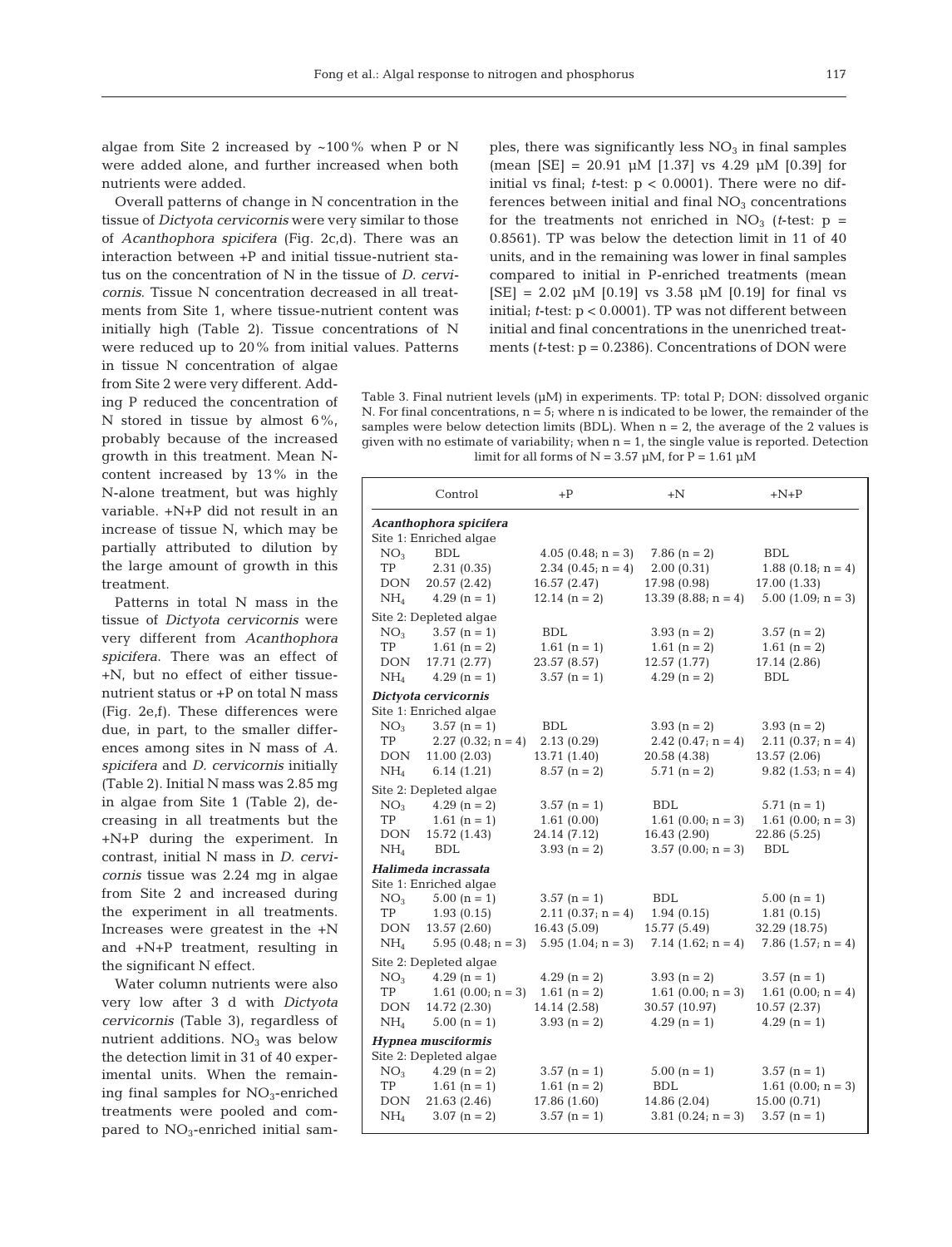

Fig. 2. *Dictyota cervicornis.* Responses to experimental nutrient addition. Bars = SE. Statistical results of a 3-factor ANOVA are given to the right of each panel. p-values are included for each factor (+N, +P, tissue-nutrient status) as well as for any significant interactions

reduced from initial values (mean  $[SE] = 42.56 \mu M$ [6.21] vs 17.25 µM [1.42] for initial vs final; *t*-test: p < 0.0001). There were no statistical differences between initial and final concentrations of  $NH<sub>4</sub>$  for pooled data from both sites ( $t$ -test:  $p = 0.1545$ ). However, NH<sub>4</sub> was above the detection limit in only  $\sim$ 30% of initial samples, but more than 50% of final samples, suggesting some accumulation of  $NH<sub>4</sub>$  in the water.

## *Halimeda incrassata*

Mean growth of *Halimeda incrassata* was low and variable relative to the other species of algae (Fig. 3a,b). There were no significant treatment effects on growth, nor any significant interactions.

There were interactive effects of +N and +P as well as +P and tissue-nutrient status on change in concentration of N in *Halimeda incrassata* tissue (Fig. 3c,d). These interactions may be attributed to the difference in the response of the +N and +N+P treatments between the different sites. When subject to +N alone, tissue N increased in algae from Site 2 (initially higher tissue N for this species), but decreased in algae from Site 1 (initially lower tissue N for this species). However, when N was added with P (+N+P), the response was reversed in the algae from Site 1 and N accumulated in the tissue. Tissue N concentration increased more in *H. incrassata* from Site 2 than for any other algal species; mean increase in tissue N ranged from 10.8 to 45.2%. This may be partially due to the lack of growth in this alga. There were significant effects of tissue-nutrient status and +N on the N mass in the tissue of *H. incrassata* (Fig. 3e,f). The effect of tissue-nutrient status reflected both differences in initial N mass (1.24 vs 2.02 mg for Sites 1 vs 2; Table 2) as well as the large increases in N concentration in the algae from Site 2 (Fig. 3c,d). The effect of +N on N mass was due to the increase in N mass in +N-treatments compared to controls from Site 2.

In general, there was a large range in mean % change in tissue P concentration in *Halimeda incrassata* (–20.0 to 73.3%). There was an interaction between +N and +P as well as among all 3 factors on tissue P concentration of *H. incrassata* (Fig. 3g,h). Three-way inter-

action demonstrates that the effects of both nutrients varied between sites. +N alone resulted in an increase compared to controls in tissue P concentration in algae from Site 2, but a decrease in algae from Site 1. +P alone decreased tissue P compared to controls from Site 2, but had no effect on algae from Site 1. When N and P were added together, the N effect was reversed in algae from Site 1, but not Site 2, contributing to the significant  $N \times P$  interaction.

There was a significant interaction between +N and tissue-nutrient status on the P mass in tissue of *Halimeda incrassata* (Fig. 3i,j). This may be attributed to the increase in P mass compared to controls in the +N treatment from Site 2 and the decrease in P mass in the same treatment from Site 1. In general, P mass was greater in the algae from Site 2, reflecting differences in initial mass (0.06 vs 0.05 mg; Table 2) and overall greater increases in concentration.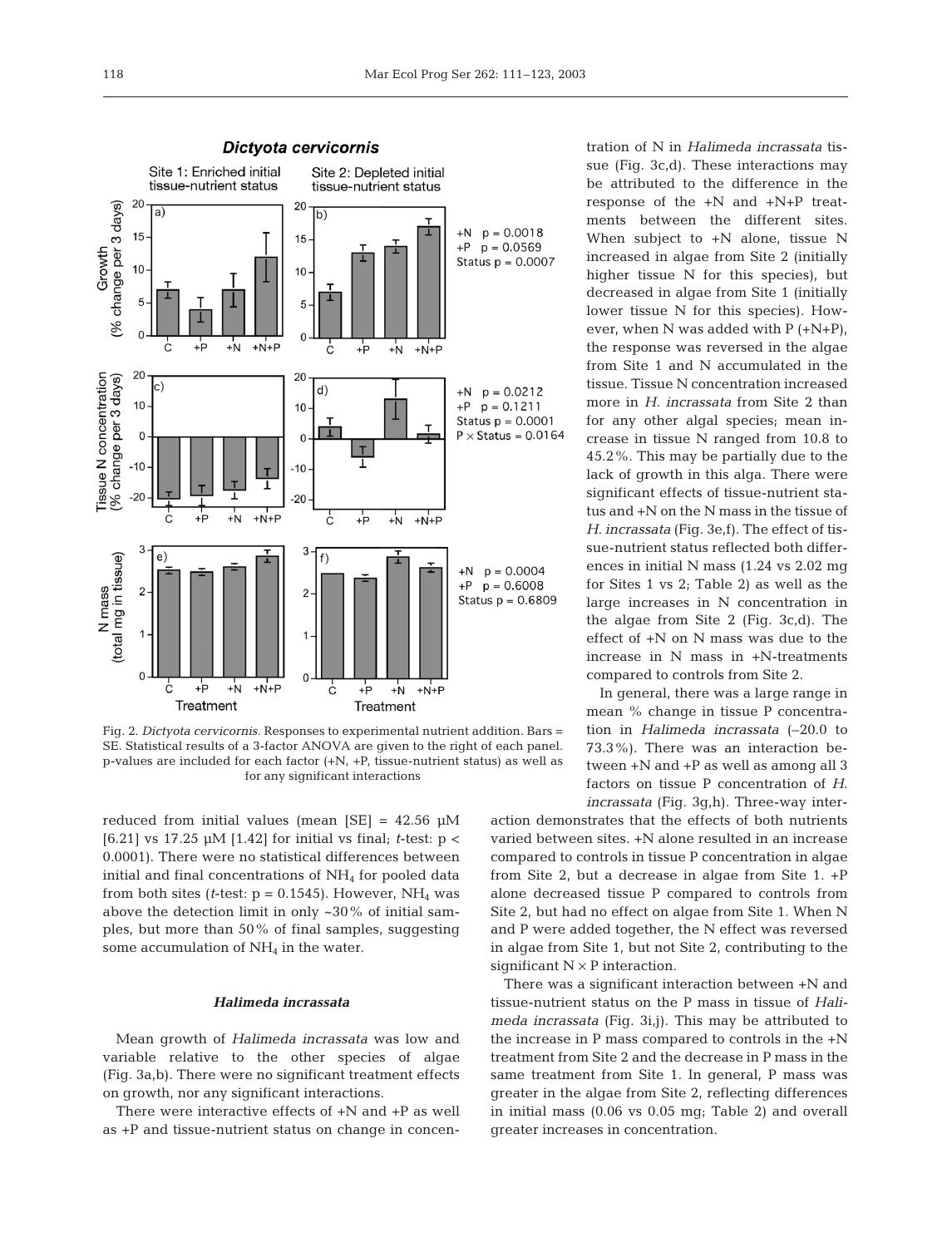

Fig. 3. *Halimeda incrassata.* Responses to experimental nutrient addition. Bars = SE. Statistical results of a 3-factor ANOVA are given to the right of each panel. p-values are included for each factor (+N, +P, tissue-nutrient status) as well as for any significant interactions

As for all the other species, *Halimeda incrassata* reduced the concentration of  $NO<sub>3</sub>$  and  $PO<sub>4</sub>$  added to experimental units after 3 d (Table 3).  $NO<sub>3</sub>$  was below the detection limit in 31 of 40 experimental units at the end of the experiment. Of the remainder, in Nenriched treatments (pooled  $+N$ ,  $+N+P$ ),  $NO<sub>3</sub>$  was reduced from a grand mean of 20.91  $\mu$ M (SE = 1.37) in initial samples to a grand mean of  $4.11 \mu M$  (SE = 0.35) in final samples  $(t$ -test:  $p < 0.0001$ ). NO<sub>3</sub> concentration was unchanged in treatments where  $NO<sub>3</sub>$  was not added *(t*-test: p = 0.8561). TP was below the detection limit in 9 of 40 experimental units at the end of the

experiment. In P-enriched treatments (pooled  $+P$ ,  $+N+P$ ) above the detection limit TP was reduced from a grand mean of  $3.58$  µM (SE = 0.19) initially to 1.73  $\mu$ M (SE = 0.70) finally *(t*-test:  $p <$ 0.0001) and remained the same in unenriched treatments *(t*-test: p = 0.5685). DON was also significantly lower in all final (18.51  $\mu$ M, SE = 2.93) samples as compared to all initial  $(42.56 \mu M, SE =$ 6.21) samples *(t*-test: p = 0.0002). NH4 was below the detection limit in 21 of 40 units, and in the remainder there was no difference in mean  $NH<sub>4</sub>$  in final versus initial samples *(t*-test, p = 0.3811).

#### *Hypnea musciformis*

There was a significant interaction between +N and +P on growth of *Hypnea musciformis* (Fig. 4a). In experimental units where N or P were added alone, algal growth more than doubled over no-addition controls. When both N and P were added, growth was the highest.

There was also a significant interaction between +N and +P on concentration of N in *Hypnea musciformis* (Fig. 4b). Tissue N concentration decreased in all treatments except where N was added alone. There was also a significant interaction on total N mass in algal tissue. While N mass accumulated in the tissue of algae in the +N treatment, it accumulated to a lesser degree in the +N+P treatment, resulting in the significant interaction.

 $NO<sub>3</sub>$  was below the detection limit in 15 of 20 experimental units, so enriched and unenriched treatments could not be analyzed separately. When comparing all the remaining pooled initial versus

all pooled final concentrations of NO<sub>3</sub>, *Hypnea musciformis* reduced the concentration from a grand mean of 11.05  $\mu$ M (SE = 2.09) to 4.14  $\mu$ M (SE = 0.27) after 3 d  $(t$ -test:  $p = 0.0467$ ; Table 1). TP was below the detection limit in 14 of 20 experimental units. Similarly, TP was reduced by almost half in the remaining experimental units (grand mean  $[SE] = 2.88 \mu M [0.32]$  vs grand mean 1.56  $\mu$ M [0.0]; *t*-test:  $p = 0.0076$ ). Concentrations of DON were also reduced from initial values (grand mean [SE] =  $38.69 \mu M$  [7.17] vs grand mean 17.34  $\mu$ M [1.05]; *t*-test:  $p = 0.0007$ ). NH<sub>4</sub> was above the detection limit in only 7 of 20 experimental units.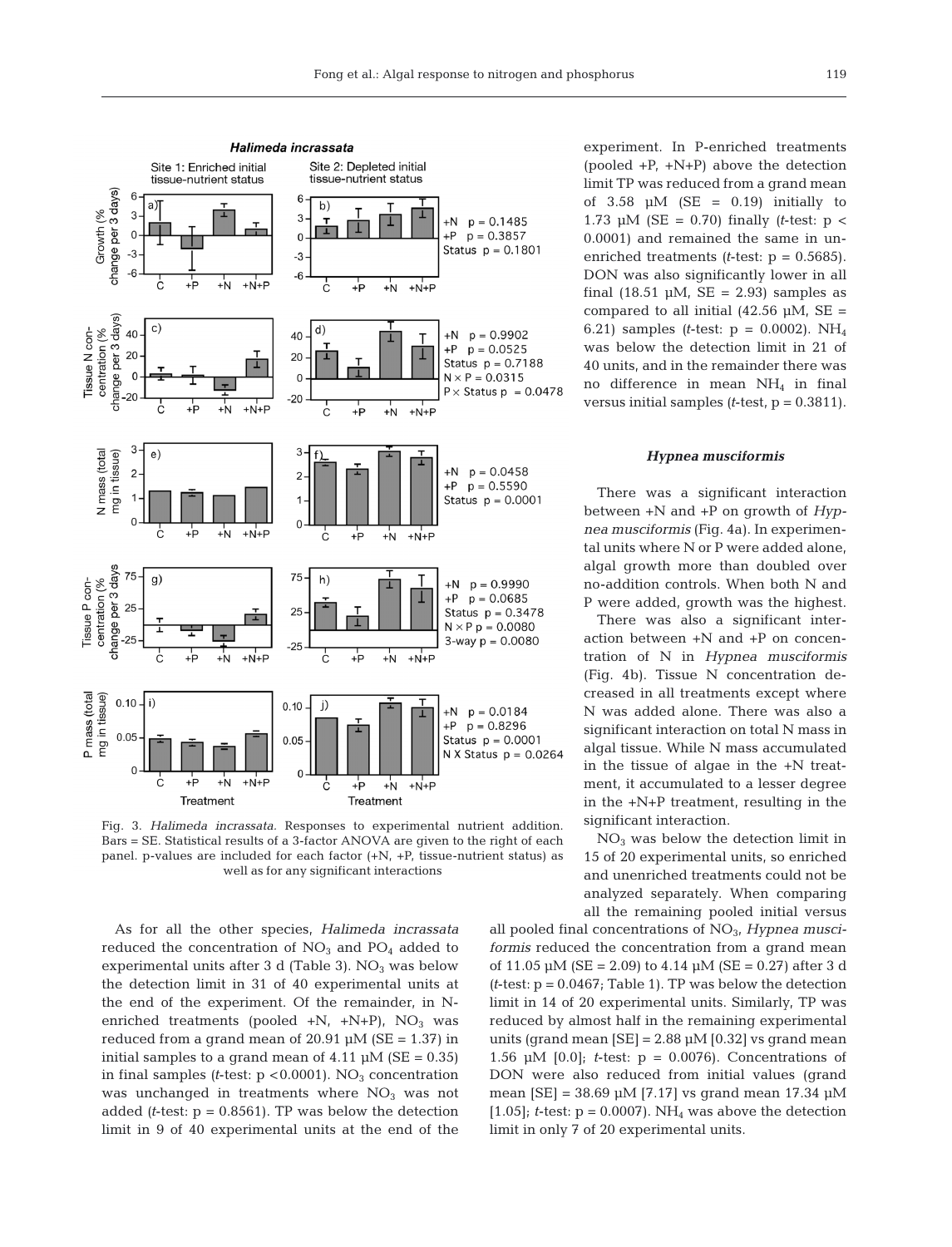

Fig. 4. *Hypnea musciformis.* Responses to experimental nutrient addition. Bars = SE. Statistical results of a 2-factor ANOVA are given to the right of each panel. p-values are included for each factor  $(+N, +P)$  as well as for any significant interactions

### **DISCUSSION**

Our results suggest the tissue-nutrient status of tropical marine macroalgae strongly influenced their growth in response to +N and +P. Both N and P enhanced growth of coarsely branched and sheet-like algae with low internal stores of nutrients. Limitation of growth or photosynthesis by both N and P has been documented in other studies. Littler et al. (1991) measured the photosynthetic response of 14 species of algae from differing habitats in response to nutrient additions. Five of these species from a low-nutrient environment, including calcified green and corticated red algae, responded by increasing photosynthesis when either N or P was added. *Sargassum baccularia* from the GBR was limited by both N and P in summer (Schaffelke & Klumpp 1998a), whereas *Gracilaria tikvahiae* in the Florida Keys increased growth and photosynthesis when either N or P was added in the winter (Lapointe 1987, 1989). Other fleshy algae from a eutrophic site in the Florida Keys were stimulated by both nutrients (Delgado & Lapointe 1994). However, many studies have found limitation by either N or P, but not both. Lapointe (1989) tested 3 species of coarsely branched and fleshy macroalgae that were only stimulated by +P. Similarly, Larned (1998) found stimulation of growth by either N (8 of 9 species) or P (1 of 9 species) for a wide range of functional forms of algae from Kaneohe Bay, Hawaii, while none of the species was stimulated by both nutrients. The 3 species that were stimulated by both nutrients in our experiments *(Acanthophora spicifera*, *Dictyota cervicornis*, and *Hypnea musciformis)* are all opportunistic algae with relatively high surface area-to-volume ratios (Littler & Littler 1980, Steneck & Watling 1982, Steneck & Dethier 1994), and the functional form model predicts these algae should have the ability to respond quickly to nutrients by increasing growth.

In contrast, we found fewer effects of +N or +P on growth of algae with initially high internal stores relative to those from low-nutrient sites (Fong et al. 2001). Although the magnitude of the response was lower, *Acanthophora spicifera* from the enriched site was stimulated by +P alone as well as the addition of both nutrients. Littler et al. (1991) found that algae from a high-nutrient environment did not increase photosynthesis rates in response to nutrient additions. Although not tested directly, some investigators hypothesized that nutrient limitation may shift from P to N along a gradient from low to high nutrient supply (Delgado & Lapointe 1994, Downing et al. 1999). Our results did not support this hypothesis, as, in general, nutrients were not as limiting to growth of algae with relatively high internal nutrient supplies.

Both theoretical models and empirical data (Hanisak 1983) predict higher growth in algae with higher internal stores of nutrients. Our results were the opposite, with consistently slower growth in algae with initially higher internal stores. While there is ample evidence that pulses of elevated N enhance nutrient uptake dramatically for nutrient-depleted algae compared to nutrient-enriched algae (e.g. Fujita 1985, Fujita et al. 1988, McGlathery et al. 1996), we know of no studies that suggest this uptake is translated to faster growth. It is possible that, when internal stores are high, growth, like assimilation, is steady-state, whereas surge uptake results in 'surge growth' over a short period of time.

In our 3 d experiments, the calcified alga *Halimeda incrassata* never showed a growth response, regardless of tissue-nutrient status. *H. incrassata* has a very differ-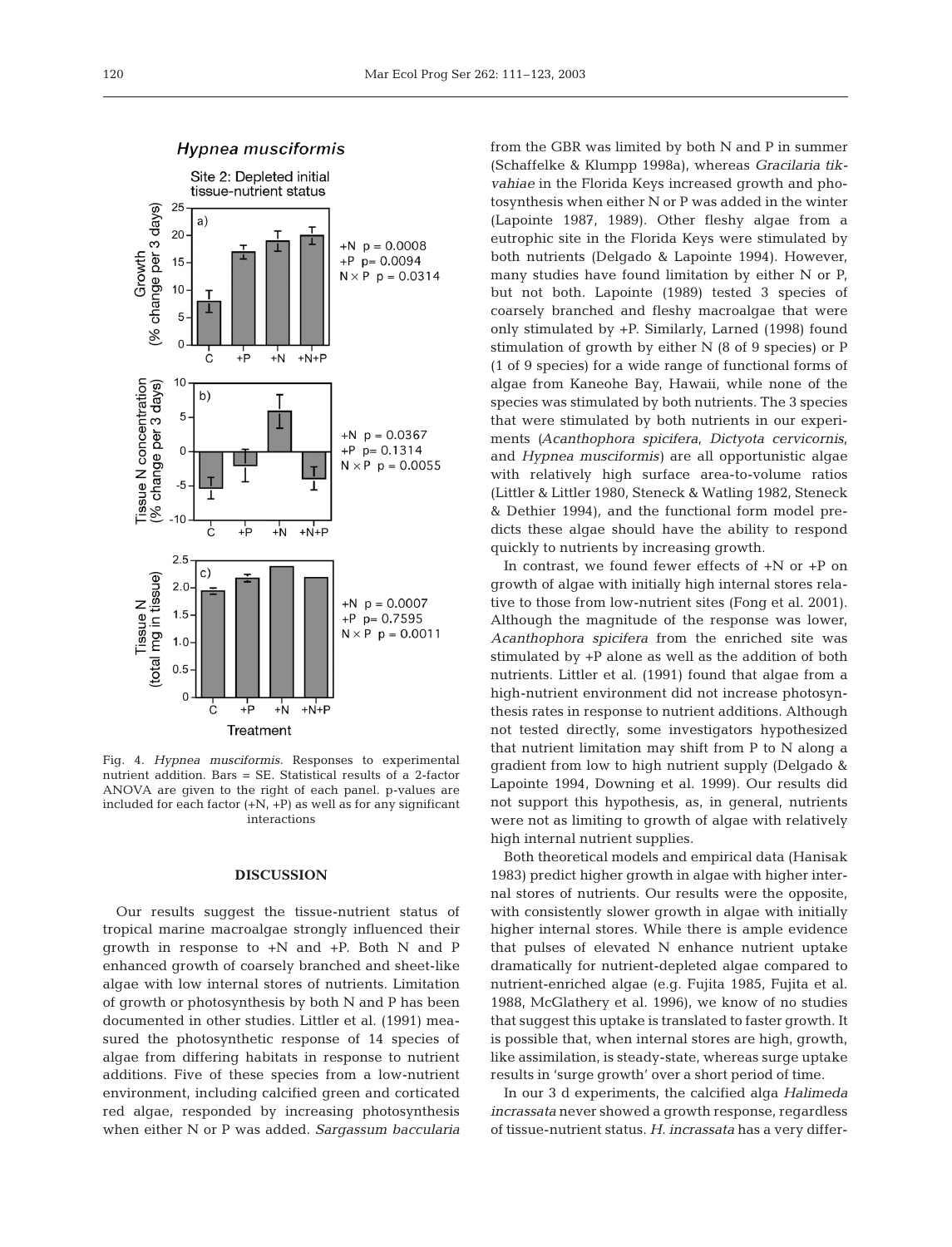ent growth form and thallus morphology than the other algae tested. This alga has a rhizoid that usually allows it to access sediment nutrients. It is possible that the lack of response in our experiment was due to removal of this rhizoid for experimental purposes; in an effort to make *Halimeda incrassata* more comparable to the other algae in the experiment, we may have reduced its ability to take up nutrients and grow. However, the experimental algae did take up much of the available nutrients over the course of the experiment, resulting in depleted water and significant tissue-nutrient storage; this suggests that the ability to take up nutrients, at least, was not entirely inhibited. *H. incrassata* also has a relatively low surface area-to-volume ratio compared to the other algae; therefore, nutrient uptake may have been slower simply due to the morphology, translating to slower and more variable growth over 3 d. Others found that nutrient enrichment enhanced oxygen production of fleshy algae more than calcareous green algae (Delgado & Lapointe 1994), and these differences in productivity may result in variations in growth. Alternatively, N or P may not limit growth of calcareous green algae. To our knowledge, *Halimeda* has never been associated with nuisance blooms in response to eutrophication. In addition, *H. incrassata* from a lagoon in Guam did not respond to nutrients in a 9 d experiment (Kuffner & Paul 2001); the authors attribute this lack of response to the nutrientreplete condition of the algae. It is possible that *H. incrassata* is limited by other metabolic processes, such as calcification, rather than by nutrients.

Tissue N-content of filamentous and sheet-like algae that were initially nutrient-depleted was strongly affected by +N. *Dictyota cervicornis*, *Acanthophora spicifera*, and *Hypnea musciformis* responded to +N by increasing N-stores. These algae were able to respond to increased nutrients very rapidly by taking up nutrients, sequestering them in their tissues to support future growth, and growing. Other algae with similar morphological forms have also been found to store nutrients supplied in pulses. Rosenburg & Ramus (1982) found that *Ulva* sp. and *Gracilaria folifera* had peaks in tissue N following nutrient peaks in ambient seawater. Duke et al. (1989) found that *Ulva curvata* responded to nutrient pulses by storing nutrients for growth when supplies were limiting. In addition, they measured higher uptake rates for *U. curvata* when N was supplied in pulses rather than continuously. Ramus & Venable (1987) also found that some forms of fleshy algae were capable of rapid nutrient uptake and growth in response to pulses of NH4. This ability may be very adaptive in areas of low nutrient concentration, where nutrients may be supplied in occasional pulses. Rapid uptake and storage of nutrients can extend the effect of nutrient pulses past the duration of the pulse.

In contrast, when tissues were initially enriched, tissue N-content of 2 of these same algal species *(Dictyota cervicornis*, *Acanthophora spicifera)* was not affected by external nutrient supply. In this case, changes in tissue N-content for enriched algae were primarily driven by dilution of internal N-content to support growth. However, for enriched *D. cervicornis* and, to a lesser extent, *A. spicifera*, the reduction in tissue N was greater than can be attributed solely to growth; there was a net loss of N mass. It is possible these enriched algae were leaking nutrients to the water. Nonsignificant trends of increased NH4 in the water support this hypothesis.

*Halimeda incrassata* had the opposite initial tissuenutrient content than we would predict based on water and sediment sampling and the initial tissue N- and Pcontent of the other species collected in close proximity. In addition, *H. incrassata* from Site 2 increased internal supplies of nutrients in a similar pattern to those of the 2 other species from this site, while *H. incrassata* from Site 1 demonstrated little change in tissue concentrations, regardless of the reversal in initial conditions. Thus, *H. incrassata* responded to nutrient treatments as if it had the same pattern in initial tissue conditions between sites like *Acanthophora spicifera* and *Hypnea musciformis*. These results support our earlier suggestion that our measures of tissuenutrient content may be confounded by differences in amount of calcium carbonate deposition within thalli between sites. Thus, while we may compare differences in tissue nutrients among treatments for *H. incrassata* within a site, comparisons between sites may not be appropriate. Future studies should use decalcified tissue or ash-free dry wt as a measure of biomass for calcified algae.

Over the 3 d experiment, additions of both  $NO<sub>3</sub>$  and  $PO<sub>4</sub>$  were reduced to or below ambient levels by all species of algae, regardless of their tissue-nutrient status. While it is very probable that there were large differences in uptake between enriched and depleted algae, especially at the beginning of the experiment (Fujita 1985, McGlathery et al. 1996), our experiment was not designed to measure uptake as the timescale was much too long. After 3 d, water nutrient concentrations were not measurably different in experimental units containing algae with differing initial tissuenutrient status. Ambient concentrations of DON were also reduced over the 3 d. Many macroalgae have been found to utilize DON directly (for a review, see Hanisak 1983). In addition, DON may have been transformed to inorganic N over time, and used by the algae in that form. The use of a secondary source of N in the form of DON, especially for nutrient-depleted algae, may be an important mechanism for bloom-forming algae to secure nutrients in tropical systems. Our data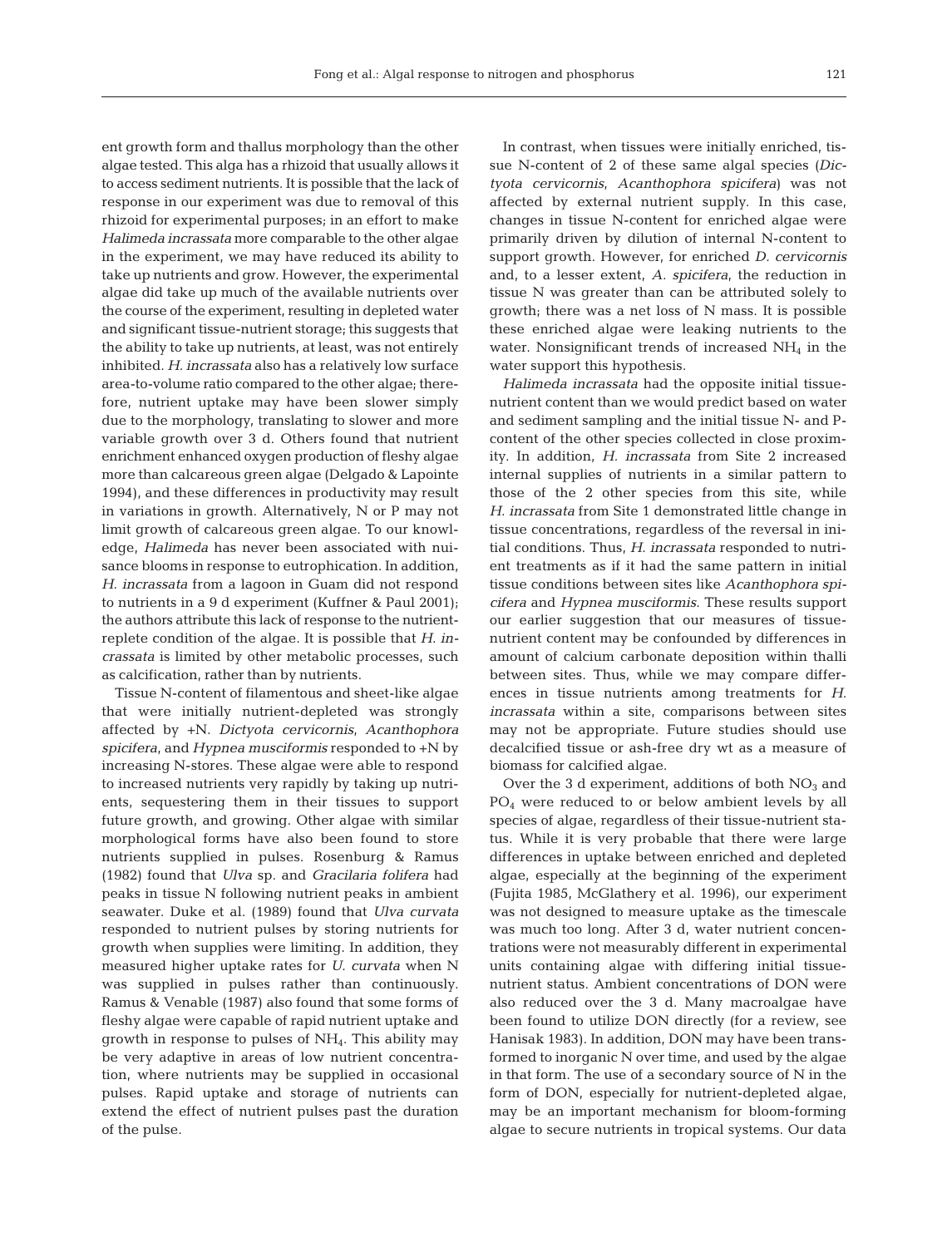suggest organic N may be more much abundant than inorganic forms in shallow nearshore habitats.

There is considerable evidence linking the tissuenutrient status of algae to the nutrient history of a site (Horrocks et al. 1995, Lyngby et al. 1999, Fong et al. 2001). Because water-column nutrients in tropical systems are typically low, and are often supplied in pulses (Genin et al. 1995, Diaz & Ward 1997), there is considerable spatial and temporal variation in tissue-nutrient status of algae in the field (Fong et al. 2001). Although many nutrient-limitation experiments measure tissue N and P as a response to nutrient enrichment (Lapointe 1987, Larned & Stimson 1997, Larned 1998, Schaffelke & Klumpp 1998a), or characterize the trophic status of the study site (Delgado & Lapointe 1994), few explicitly take the initial tissue-nutrient status of the algae into account when designing experiments (but see Littler et al. 1991). Our experimental results demonstrated strong interactions between  $+N$  and  $+P$  and nutrient history on growth and accumulation of nutrients in algal tissue. These complex interactions may contribute to the often mixed results that occur during investigation of the relative importance of N- and Plimitation of marine algae, and they demonstrate the value of explicitly incorporating tissue-nutrient status into experimental designs.

*Acknowledgements.* This work was funded by the Academic Senate of the University of California at Los Angeles and by US EPA (project #021925 to P.F.). Our deepest thanks to E. Weil at the University of Puerto Rico for hosting us in his laboratory and for his advice and help with logistics. We would also like to thank M. Carlo, University of Puerto Rico's Dive Safety Officer, and G. Lopez for all their help with site location and local knowledge. Our thanks also to the 4 anonymous reviewers for their thoughtful and thorough comments; we believe they have helped to improve the quality of this manuscript with their contributions.

## LITERATURE CITED

- Carlson RM (1978) Automated separation and conductimetric determination of ammonia and dissolved carbon dioxide. Anal Chem 50:1528–1531
- Delgado O, Lapointe BE (1994) Nutrient-limited productivity of calcareous versus fleshy macroalgae in a eutrophic, carbonate-rich tropical marine environment. Coral Reefs 13:151–159
- Delgado O, Rodriguez-Prieto C, Gacia E, Ballesteros E (1996) Lack of severe nutrient limitation in *Caulerpa taxifolia* (Vahl) C. Agardh, an introduced seaweed spreading over the oligotrophic northwestern Mediterranean. Bot Mar 39:61–67
- Diaz MC, Ward BB (1997) Sponge-mediated nitrification in tropical benthic communities. Mar Ecol Prog Ser 156: 97–107
- Downing JA, McClain M, Twilley RW, Melack JM and 9 others (1999) The impact of accelerating land-use change on the Ncycle of tropical aquatic ecosystems: current conditions and projected changes. Biogeochemistry 46:109–148
- Duarte CM (1992) Nutrient concentration of aquatic plants: patterns across species. Limnol Oceanogr 37:882–889
- Duke CS, Litaker RW, Ramus J (1989) Effect of temperature, nitrogen supply, and tissue nitrogen on ammonium uptake rates of the Chlorophyte seaweeds *Ulva curvata* and *Codium decorticatum*. J Phycol 25:113–120
- Fong P, Zedler JB, Donohoe RM (1993) Nitrogen versus phosphorus limitation of algal biomass in shallow coastal lagoons. Limnol Oceanogr 38:906–923
- Fong P, Donohoe RM, Zedler JB (1994) Nutrient concentration in tissue of the macroalga *Enteromorpha* spp. as an indicator of nutrient history: an experimental evaluation using field microcosms. Mar Ecol Prog Ser 106:273–281
- Fong P, Kamer K, Boyer KE, Boyle KA (2001) Nutrient content of macroalgae with differing morphologies may indicate sources of nutrients to tropical marine systems. Mar Ecol Prog Ser 220:137–152
- Franson MAH (1985) Method 424-F. In: Eaton AD, Clesceri LS, Greenberg AE (eds) Standard methods for the examination of water and wastewater, 16th edn. APHA, AAWA, and WPCF. American Public Health Association, Washington, DC, p 448–450
- Fujita RM (1985) The role of nitrogen status in regulating transient ammonium uptake and nitrogen storage by macroalgae. J Exp Mar Biol Ecol 92:283–301
- Fujita RM, Wheeler PA, Edwards RL (1988) Metabolic regulation of ammonium uptake by *Ulva rigida* (Chlorophyta): a compartmental analysis of the rate-limiting step for uptake. J Phycol 24:560–566
- Fujita RM, Wheeler PA, Edwards RL (1989) Assessment of macroalgal nitrogen limitation in a seasonal upwelling region. Mar Ecol Prog Ser 53:293–303
- Gallegos CL, Jordan TE (1997) Seasonal progression of factors limiting phytoplankton pigment biomass in the Rhode River estuary, Maryland (USA). II. Modeling N versus P limitation. Mar Ecol Prog Ser 161:199–212
- Gallegos CL, Jordan TE, Correll DL (1997) Interannual variability in spring bloom timing and magnitude in the Rhode River, Maryland, USA: observations and modeling. Mar Ecol Prog Ser 154:27–40
- Genin A, Lazar B, Brenner S (1995) Vertical mixing and coral death in the Red Sea following the eruption of Mount Pinatubo. Nature 377:507–510
- Hanisak MD (1983) The nitrogen relationships of marine macroalgae. In: Carpenter EJ, Capone DG (eds) Nitrogen in the marine environment. Academic Press, New York, p 699–730
- Hanisak MD, Littler MM, Littler DS (1988) Significance of macroalgal polymorphism: intraspecific tests of the functional form model. Mar Biol 99:157–165
- Hatcher BG (1988) Coral reef primary productivity: a beggar's banquet. TREE 3:106–111
- Horrocks JL, Stewart GR, Dennison WC (1995) Tissue nutrient content of *Gracilaria* spp. (Rhodophyta) and water quality along an estuarine gradient. Mar Freshw Res 46:975–983
- Johnson CM, Ulrich A (1959) Analytical methods for use in plant analysis. Bulletin 766. Agricultural Experiment Station, University of California, Berkeley
- Koop K, Booth D, Broadbent A, Brodie J and 16 others (2001) ENCORE: the effect of nutrient enrichment on coral reefs. Synthesis of results and conclusions. Mar Pollut Bull 41: 91–120
- Kuffner IB, Paul VJ (2001) Effects of nitrate, phosphate and iron on the growth of macroalgae and benthic cyanobacteria from Cocos lagoon, Guam. Mar Ecol Prog Ser 222: 63–72
- Lapointe BE (1987) Phosphorus- and nitrogen-limited photo-